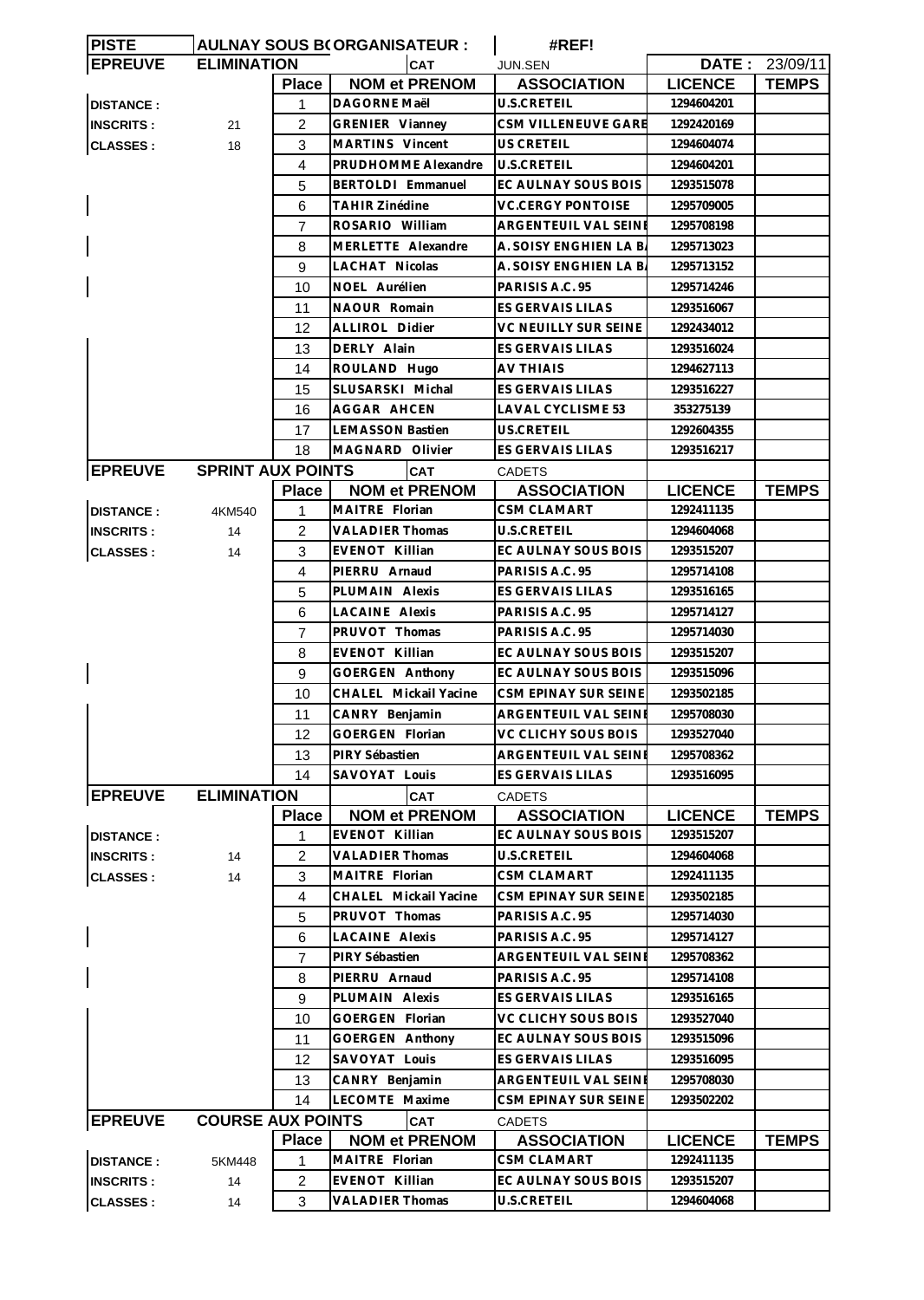|                  |                          | 4              | GOERGEN Anthony                          | EC AULNAY SOUS BOIS     | 1293515096     |              |
|------------------|--------------------------|----------------|------------------------------------------|-------------------------|----------------|--------------|
|                  |                          | 5              | PIERRU Arnaud                            | PARISIS A.C. 95         | 1295714108     |              |
|                  |                          | 6              | <b>LACAINE Alexis</b>                    | PARISIS A.C. 95         | 1295714127     |              |
|                  |                          | 7              | LECOMTE Maxime                           | CSM EPINAY SUR SEINE    | 1293502202     |              |
|                  |                          | 8              | PRUVOT Thomas                            | PARISIS A.C. 95         | 1295714030     |              |
|                  |                          | 9              | PIRY Sébastien                           | ARGENTEUIL VAL SEINE    | 1295708362     |              |
|                  |                          | 10             | GOERGEN Florian                          | VC CLICHY SOUS BOIS     | 1293527040     |              |
|                  |                          | 11             | CHALEL Mickail Yacine                    | CSM EPINAY SUR SEINE    | 1293502185     |              |
|                  |                          | 12             | CANRY Benjamin                           | ARGENTEUIL VAL SEINE    | 1295708030     |              |
|                  |                          | 13             | PLUMAIN Alexis                           | ES GERVAIS LILAS        | 1293516165     |              |
|                  |                          | 14             | SAVOYAT Louis                            | ES GERVAIS LILAS        | 1293516095     |              |
| <b>EPREUVE</b>   | <b>OMNIUM</b>            |                | <b>CAT</b>                               | <b>CADETS</b>           |                |              |
|                  |                          | <b>Place</b>   | <b>NOM et PRENOM</b>                     | <b>ASSOCIATION</b>      | <b>LICENCE</b> | <b>TEMPS</b> |
| <b>DISTANCE:</b> |                          | 1              | MAITRE Florian                           | <b>CSM CLAMART</b>      | 1292411135     |              |
|                  |                          |                |                                          |                         |                |              |
| <b>INSCRITS:</b> | 14                       | 2              | EVENOT Killian                           | EC AULNAY SOUS BOIS     | 1293515207     |              |
| <b>CLASSES:</b>  | 14                       | 3              | <b>VALADIER Thomas</b>                   | U.S.CRETEIL             | 1294604068     |              |
|                  |                          | $\overline{4}$ | PIERRU Arnaud                            | PARISIS A.C. 95         | 1295714108     |              |
|                  |                          | 5              | <b>LACAINE Alexis</b>                    | PARISIS A.C. 95         | 1295714127     |              |
|                  |                          | 6              | PRUVOT Thomas                            | PARISIS A.C. 95         | 1295714030     |              |
|                  |                          | $\overline{7}$ | GOERGEN Anthony                          | EC AULNAY SOUS BOIS     | 1293515096     |              |
|                  |                          | 8              | CHALEL Mickail Yacine                    | CSM EPINAY SUR SEINE    | 1293502185     |              |
|                  |                          | 9              | CANRY Benjamin                           | ARGENTEUIL VAL SEINE    | 1295708030     |              |
|                  |                          | 10             | PLUMAIN Alexis                           | ES GERVAIS LILAS        | 1293516165     |              |
|                  |                          | 11             | PIRY Sébastien                           | ARGENTEUIL VAL SEINI    | 1295708362     |              |
|                  |                          | 12             | GOERGEN Florian                          | VC CLICHY SOUS BOIS     | 1293527040     |              |
|                  |                          | 13             | LECOMTE Maxime                           | CSM EPINAY SUR SEINE    | 1293502202     |              |
|                  |                          | 14             | SAVOYAT Louis                            | ES GERVAIS LILAS        | 1293516095     |              |
| <b>EPREUVE</b>   |                          |                | <b>ELIMINATION A LA DANOISICAT</b>       | <b>MINIMES</b>          |                |              |
|                  |                          | <b>Place</b>   | <b>NOM et PRENOM</b>                     | <b>ASSOCIATION</b>      | <b>LICENCE</b> | <b>TEMPS</b> |
| <b>DISTANCE:</b> |                          | 1              | VIENNE Maxime                            | ARGENTEUIL VAL SEINE    | 1295708349     |              |
| <b>INSCRITS:</b> | 15                       | 2              | NICOLAS Théo                             | USM GAGNY               | 1293513184     |              |
| <b>CLASSES:</b>  | 13                       | 3              | DUMAS Jean Baptiste                      | <b>ES GERVAIS LILAS</b> | 1293516035     |              |
|                  |                          | 4              | ORLIKOWSKI Rodolphe                      | ARGENTEUIL VAL SEINE    | 1295708124     |              |
|                  |                          | 5              | AIECH Dylan                              | <b>U.S.CRETEIL</b>      | 1294604299     |              |
|                  |                          | 6              | DELETTRE Alexandre                       | <b>ES STAINS</b>        | 1293533165     |              |
|                  |                          | 7              | <b>BONNIN Benoît</b>                     | PARISIS A.C. 95         | 1295714034     |              |
|                  |                          | 8              | LEHOUX Natan                             | ARGENTEUIL VAL SEINE    | 1295708424     |              |
|                  |                          | 9              | DA SILVA PEREIRA Alexis OLYMPIQUE C.V.O. |                         | 1295712060     |              |
|                  |                          | 10             | POTIER Gaëtan                            | PARISIS A.C. 95         | 1295714321     |              |
|                  |                          | 11             | DAMASSE Quentin                          | US BOIS SAINT-DENIS     | 1293532023     |              |
|                  |                          | 12             | JEAN Florian                             | PARISIS A.C. 95         | 1295714441     |              |
|                  |                          | 13             | RICCI Cyril                              | EC AULNAY SOUS BOIS     | 1293515051     |              |
| <b>EPREUVE</b>   |                          |                |                                          |                         |                |              |
|                  |                          |                |                                          |                         |                |              |
|                  | <b>COURSE AUX POINTS</b> |                | <b>CAT</b>                               | <b>MINIMES</b>          |                |              |
|                  |                          | <b>Place</b>   | <b>NOM et PRENOM</b>                     | <b>ASSOCIATION</b>      | <b>LICENCE</b> | <b>TEMPS</b> |
| <b>DISTANCE:</b> | 5KM448                   | 1              | NICOLAS Théo                             | <b>USM GAGNY</b>        | 1293513184     |              |
| <b>INSCRITS:</b> | 15                       | 2              | VIENNE Maxime                            | ARGENTEUIL VAL SEINI    | 1295708349     |              |
| <b>CLASSES:</b>  | 13                       | 3              | AIECH Dylan                              | U.S.CRETEIL             | 1294604299     |              |
|                  |                          | $\overline{4}$ | <b>BONNIN Benoît</b>                     | PARISIS A.C. 95         | 1295714034     |              |
|                  |                          | 5              | DAMASSE Quentin                          | US BOIS SAINT-DENIS     | 1293532023     |              |
|                  |                          | 6              | DUMAS Jean Baptiste                      | ES GERVAIS LILAS        | 1293516035     |              |
|                  |                          | $\overline{7}$ | DA SILVA PEREIRA Alexis                  | OLYMPIQUE C.V.O.        | 1295712060     |              |
|                  |                          | 8              | POTIER Gaëtan                            | PARISIS A.C. 95         | 1295714321     |              |
|                  |                          | 9              | <b>DELETTRE Alexandre</b>                | <b>ES STAINS</b>        | 1293533165     |              |
|                  |                          | 10             | RICCI Cyril                              | EC AULNAY SOUS BOIS     | 1293515051     |              |
|                  |                          | 11             | ORLIKOWSKI Rodolphe                      | ARGENTEUIL VAL SEINE    | 1295708124     |              |
|                  |                          | 12             | LEHOUX Natan                             | ARGENTEUIL VAL SEINI    | 1295708424     |              |
|                  |                          | 13             | JEAN Florian                             | PARISIS A.C. 95         | 1295714441     |              |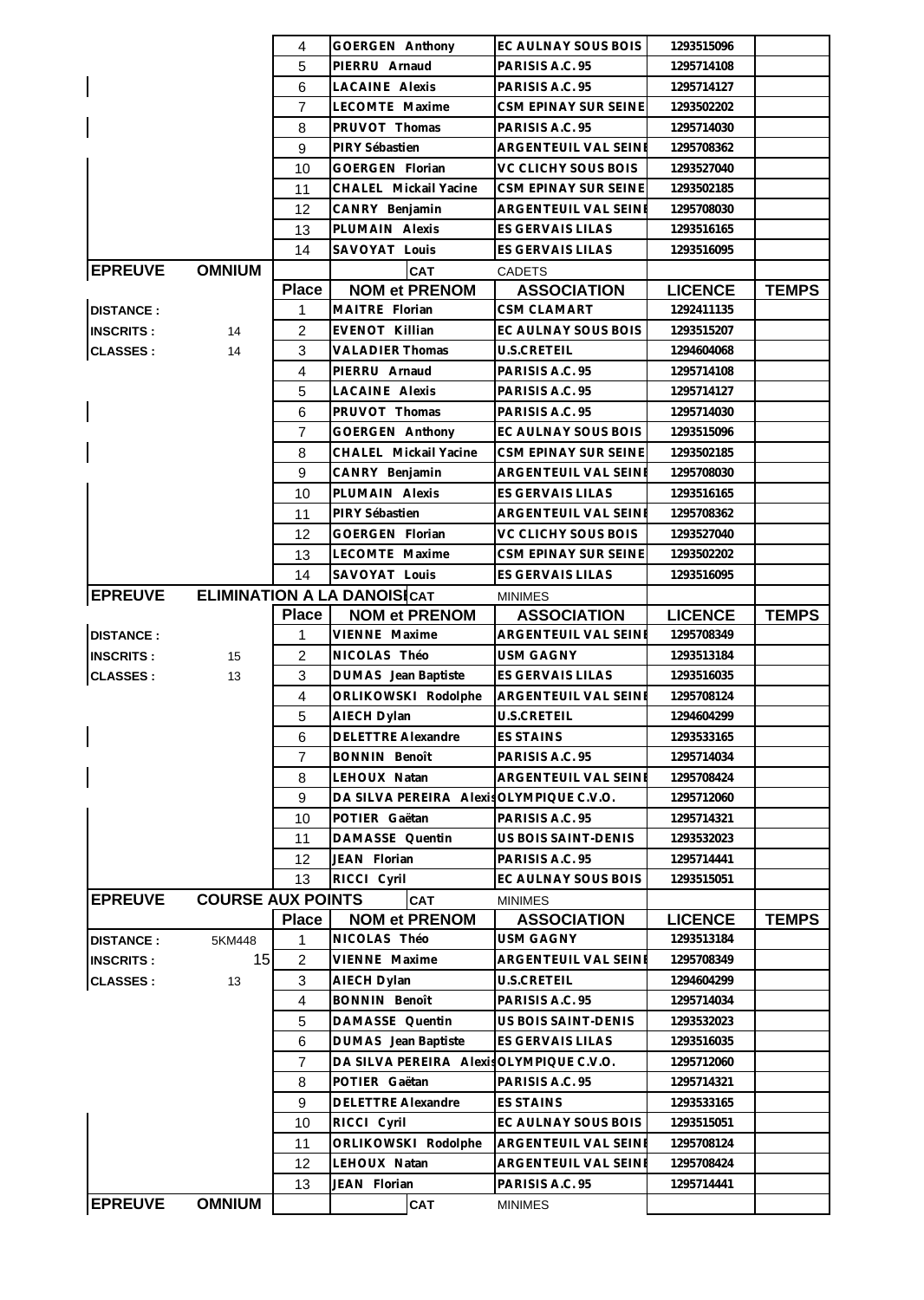|                  |                          | Place          | <b>NOM et PRENOM</b>                             | <b>ASSOCIATION</b>            | <b>LICENCE</b> | <b>TEMPS</b> |
|------------------|--------------------------|----------------|--------------------------------------------------|-------------------------------|----------------|--------------|
| <b>DISTANCE:</b> |                          | 1              | NICOLAS Théo                                     | <b>USM GAGNY</b>              | 1293513184     |              |
| <b>INSCRITS:</b> | 15                       | $\overline{2}$ | VIENNE Maxime                                    | ARGENTEUIL VAL SEINE          | 1295708349     |              |
| <b>CLASSES:</b>  | 13                       | 3              | AIECH Dylan                                      | U.S.CRETEIL                   | 1294604299     |              |
|                  |                          | 4              | DUMAS Jean Baptiste                              | ES GERVAIS LILAS              | 1293516035     |              |
|                  |                          | 5              | <b>BONNIN Benoît</b>                             | PARISIS A.C. 95               | 1295714034     |              |
|                  |                          | 6              | ORLIKOWSKI Rodolphe                              | ARGENTEUIL VAL SEINE          | 1295708124     |              |
| $\mathsf I$      |                          | 7              | <b>DELETTRE Alexandre</b>                        | <b>ES STAINS</b>              | 1293533165     |              |
|                  |                          | 8              | DAMASSE Quentin                                  | US BOIS SAINT-DENIS           | 1293532023     |              |
|                  |                          | 9              | DA SILVA PEREIRA Alexis OLYMPIQUE C.V.O.         |                               | 1295712060     |              |
|                  |                          | 10             | POTIER Gaëtan                                    | PARISIS A.C. 95               | 1295714321     |              |
|                  |                          | 11             | LEHOUX Natan                                     | ARGENTEUIL VAL SEINE          | 1295708424     |              |
|                  |                          | 12             | RICCI Cyril                                      | EC AULNAY SOUS BOIS           | 1293515051     |              |
|                  |                          | 13             | JEAN Florian                                     | PARISIS A.C. 95               | 1295714441     |              |
| <b>EPREUVE</b>   | <b>SPRINT AUX POINTS</b> |                | <b>CAT</b>                                       | DAMES J/S                     |                |              |
|                  |                          | <b>Place</b>   | <b>NOM et PRENOM</b>                             | <b>ASSOCIATION</b>            | <b>LICENCE</b> | <b>TEMPS</b> |
| <b>DISTANCE:</b> | 2KM724                   | $\mathbf{1}$   | GAMBIER Kelly                                    | CSM VILLENEUVE GARE           | 1292420192     |              |
| <b>INSCRITS:</b> | 12                       | 2              | POLMONT Amandine                                 | <b>CSM PUTEAUX</b>            | 1292401285     |              |
| <b>CLASSES:</b>  | 12                       | 3              | ARNOUX Audrey                                    | CSM VILLENEUVE GARE           | 1292420009     |              |
|                  |                          | 4              | HAMMID Sophie                                    | CSM VILLENEUVE GARE           | 1292420054     |              |
|                  |                          | 5              | RIBAULT Christelle                               | CSM VILLENEUVE GARE           | 1292420053     |              |
|                  |                          | 6              | <b>TESSIER Océane</b>                            | <b>U.S.CRETEIL</b>            | 3499031213     |              |
|                  |                          | $\overline{7}$ | <b>GOERGEN Laura</b>                             | VC CLICHY SOUS BOIS           | 1293527070     |              |
|                  |                          | 8              | LE BRAS Justine                                  | ARGENTEUIL VAL SEINI          | 1295708416     |              |
|                  |                          |                |                                                  |                               |                |              |
|                  |                          | 9              | <b>ARNOUX Tifanny</b><br><b>TURCOT Valentine</b> | CSM VILLENEUVE GARE           | 1292420045     |              |
|                  |                          | 10             |                                                  | ARGENTEUIL VAL SEINE          | 1295708294     |              |
|                  |                          | 11             | LECQUE Alexandra                                 | ARGENTEUIL VAL SEINE          | 1295708422     |              |
|                  |                          | 12             | <b>HEGOBURU Lise</b>                             | ES GERVAIS LILAS              | 1293516220     |              |
| <b>EPREUVE</b>   | <b>COURSE AUX POINTS</b> |                | <b>CAT</b>                                       | DAMES J/S                     |                |              |
|                  |                          |                |                                                  |                               |                |              |
|                  |                          | <b>Place</b>   | <b>NOM et PRENOM</b>                             | <b>ASSOCIATION</b>            | <b>LICENCE</b> | <b>TEMPS</b> |
| <b>DISTANCE:</b> | 5KM448                   | 1              | <b>GAMBIER Kelly</b>                             | CSM VILLENEUVE GARE           | 1292420192     |              |
| <b>INSCRITS:</b> | 13                       | $\overline{c}$ | ARNOUX Audrey                                    | CSM VILLENEUVE GARE           | 1292420009     |              |
| <b>CLASSES:</b>  | 12 <sup>2</sup>          | 3              | HAMMID Sophie                                    | CSM VILLENEUVE GARE           | 1292420054     |              |
|                  |                          | $\overline{4}$ | POLMONT Amandine                                 | <b>CSM PUTEAUX</b>            | 1292401285     |              |
|                  |                          | 5              | TESSIER Océane                                   | U.S.CRETEIL                   | 3499031213     |              |
|                  |                          | 6              | LE BRAS Justine                                  | ARGENTEUIL VAL SEINE          | 1295708416     |              |
|                  |                          | $\overline{7}$ | <b>GOERGEN Laura</b>                             | VC CLICHY SOUS BOIS           | 1293527070     |              |
|                  |                          | 8              | ARNOUX Tifanny                                   | CSM VILLENEUVE GARE           | 1292420045     |              |
|                  |                          | 9              | <b>HEGOBURU Lise</b>                             | <b>ES GERVAIS LILAS</b>       | 1293516220     |              |
|                  |                          | 10             | LECQUE Alexandra                                 | ARGENTEUIL VAL SEINE          | 1295708422     |              |
|                  |                          | 11             | RIBAULT Christelle                               | <b>CSM VILLENEUVE GARE</b>    | 1292420053     |              |
|                  |                          | 12             | <b>TURCOT Valentine</b>                          | ARGENTEUIL VAL SEINE          | 1295708294     |              |
| <b>EPREUVE</b>   | <b>OMNIUM</b>            |                | <b>CAT</b>                                       | DAMES J/S                     |                |              |
|                  |                          | <b>Place</b>   | <b>NOM et PRENOM</b>                             | <b>ASSOCIATION</b>            | <b>LICENCE</b> | <b>TEMPS</b> |
| <b>DISTANCE:</b> |                          | 1              | <b>GAMBIER Kelly</b>                             | CSM VILLENEUVE GARE           | 1292420192     |              |
| <b>INSCRITS:</b> |                          | $\overline{2}$ | ARNOUX Audrey                                    | CSM VILLENEUVE GARE           | 1292420009     |              |
| <b>CLASSES:</b>  | 12                       | 3              | POLMONT Amandine                                 | <b>CSM PUTEAUX</b>            | 1292401285     |              |
|                  |                          | 4              | <b>HAMMID Sophie</b>                             | CSM VILLENEUVE GARE           | 1292420054     |              |
|                  |                          | 5              | <b>TESSIER Océane</b>                            | U.S.CRETEIL                   | 3499031213     |              |
|                  |                          | 6              | LE BRAS Justine                                  | ARGENTEUIL VAL SEINI          | 1295708416     |              |
|                  |                          | 7              | GOERGEN Laura                                    | VC CLICHY SOUS BOIS           | 1293527070     |              |
|                  |                          | 8              | RIBAULT Christelle                               | CSM VILLENEUVE GARE           | 1292420053     |              |
|                  |                          | 9              | ARNOUX Tifanny                                   | CSM VILLENEUVE GARE           | 1292420045     |              |
|                  |                          | 10             | <b>HEGOBURU Lise</b>                             | ES GERVAIS LILAS              | 1293516220     |              |
|                  |                          | 11             | LECQUE Alexandra                                 | ARGENTEUIL VAL SEINE          | 1295708422     |              |
|                  |                          | 12             | <b>TURCOT Valentine</b>                          | ARGENTEUIL VAL SEINI          | 1295708294     |              |
| <b>EPREUVE</b>   | <b>SPRINT AUX POINTS</b> | <b>Place</b>   | <b>CAT</b><br><b>NOM et PRENOM</b>               | JUN.SEN<br><b>ASSOCIATION</b> | <b>LICENCE</b> | <b>TEMPS</b> |